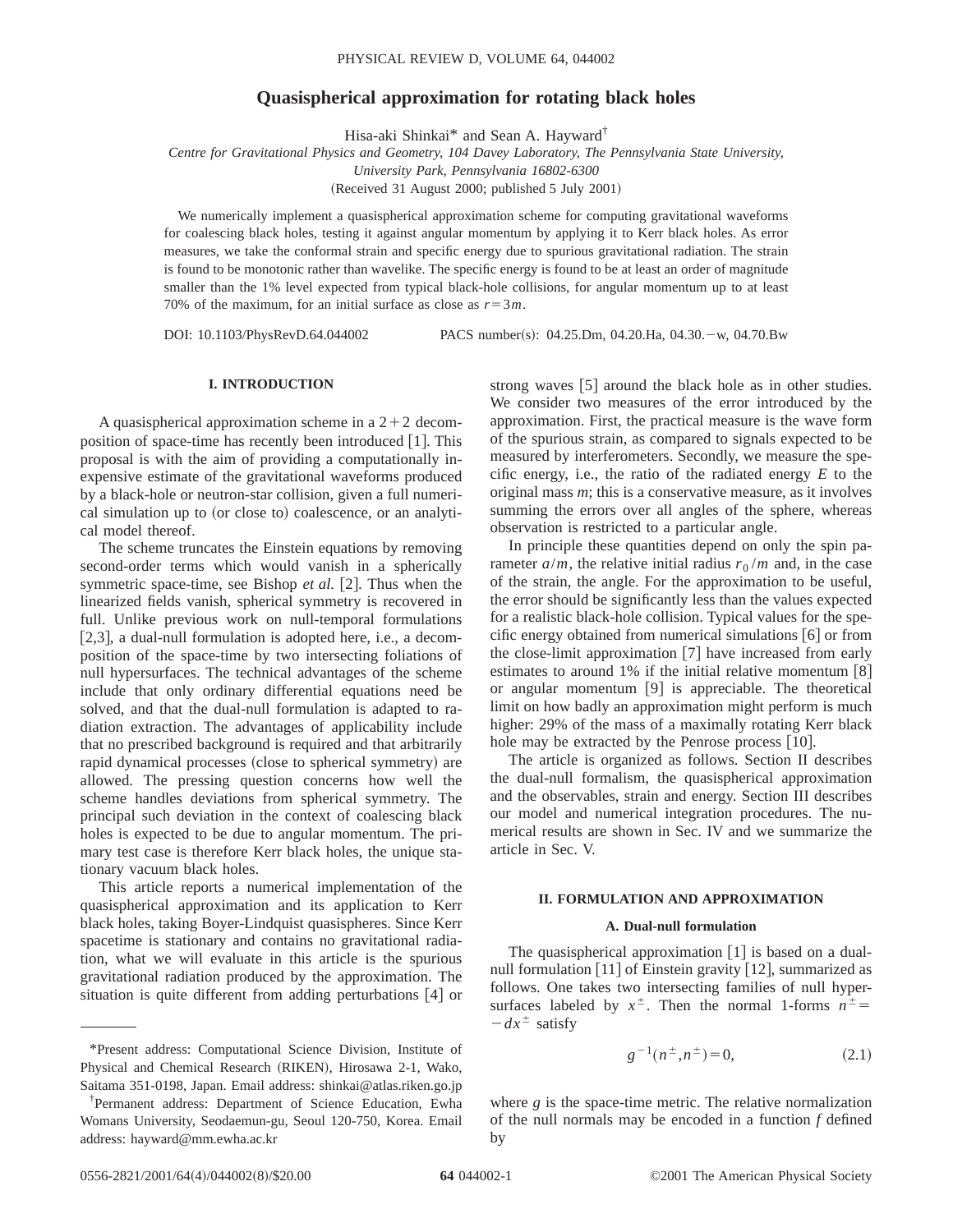$$
e^f = -g^{-1}(n^+, n^-). \tag{2.2}
$$

Then the induced metric on the transverse surfaces, the spatial surfaces of intersection, is found to be

$$
h = g + 2e^{-f}n^{+} \otimes n^{-}, \qquad (2.3)
$$

where  $\otimes$  denotes the symmetric tensor product. The covariant derivative of *h* is denoted by *D*. The dynamics is described by Lie transport along two commuting evolution vectors  $u_+$  :

$$
[u_+, u_-] = 0. \tag{2.4}
$$

Specifically, the evolution derivatives, to be discretized in a numerical code, are

$$
\Delta_{\pm} = \perp L_{u_{\pm}},\tag{2.5}
$$

where  $\perp$  indicates projection by *h* and *L* denotes the Lie derivative. There are two shift vectors

$$
s_{\pm} = \perp u_{\pm} \,. \tag{2.6}
$$

In a coordinate basis  $(u_+, u_-; e_i)$  such that  $u_{\pm} = \partial/\partial x^{\pm}$ , where  $e_i = \partial/\partial x^i$  is a basis for the transverse surfaces, the metric takes the form

$$
g = h_{ij}(dx^{i} + s_{+}^{i}dx^{+} + s_{-}^{i}dx^{-}) \otimes (dx^{j} + s_{+}^{j}dx^{+} + s_{-}^{j}dx^{-})
$$
  
- 2e<sup>-f</sup>dx<sup>+</sup>  $\otimes dx^{-}$ . (2.7)

Then  $(h, f, s<sub>+</sub>)$  are configuration fields and the independent momentum fields are found to be linear combinations of

$$
\theta_{\pm} = *L_{\pm} *1,\tag{2.8}
$$

$$
\sigma_{\pm} = \perp L_{\pm} h - \theta_{\pm} h, \tag{2.9}
$$

$$
\nu_{\pm} = L_{\pm} f,\tag{2.10}
$$

$$
\omega = \frac{1}{2} e^f h([l_-, l_+]), \tag{2.11}
$$

where an asterisk is the Hodge operator of  $h$  and  $L<sub>+</sub>$  is shorthand for the Lie derivative along the null normal vectors

$$
l_{\pm} = u_{\pm} - s_{\pm} = e^{-f}g^{-1}(n^{\mp}). \tag{2.12}
$$

Then the functions  $\theta_+$  are the expansions, the traceless bilinear forms  $\sigma_{\pm}$  are the shears, the 1-form  $\omega$  is the twist, measuring the lack of integrability of the normal space, and the functions  $\nu_+$  are the inaffinities, measuring the failure of the null normals to be affine. The fields  $(\theta_+, \sigma_+, \nu_+, \omega)$ encode the extrinsic curvature of the dual-null foliation. These extrinsic fields are unique up to duality  $\pm \rightarrow \mp$  and diffeomorphisms which relabel the null hypersurfaces, i.e.,  $dx^{\pm} \mapsto e^{\lambda \pm} dx^{\pm}$  for functions  $\lambda_+(x^{\pm})$ .

It is also useful to decompose  $h$  into a conformal factor  $\Omega$ and a conformal metric *k* by

$$
h = \Omega^{-2}k,\tag{2.13}
$$

$$
\Delta_{\pm} \hat{\ast} 1 = 0,\tag{2.14}
$$

where  $\hat{\ast}$  is the Hodge operator of *k*, satisfying  $\hat{\ast}$  1= $\hat{\ast}$  $\Omega^{-2}$ . Taking quasi-spherical coordinates  $x^i = (\theta, \phi)$  such that  $\hat{*}$ 1  $\sin \theta d\theta / d\phi$ ,  $\Omega^{-1}$  is the quasi-spherical radius. In an asymptotically flat space-time, it becomes convenient to use the conformally rescaled expansions and shears

$$
\vartheta_{\pm} = \Omega^{-1} \theta_{\pm} , \qquad (2.15)
$$

$$
\varsigma_{\pm} = \Omega \sigma_{\pm} \,, \tag{2.16}
$$

since they are finite and generally nonzero at null infinity  $\mathfrak{I}^+$ .

### **B. Quasispherical approximation**

Of the dynamical fields and operators introduced above,  $(s_+, \sigma_+, \omega, D)$  vanish in spherical symmetry, while  $(h, f, \theta_+, \nu_+, \Delta_+)$  generally do not. The quasispherical approximation consists of linearizing in  $(s_+, \sigma_+, \omega, D)$ , i.e., setting to zero any second-order terms in these quantities. This yields a greatly simplified truncation  $\lceil 1 \rceil$  of the full field equations, the first-order dual-null form of the vacuum Einstein system [12]. In particular, the truncated equations decouple into a three-level hierarchy, the last level being irrelevant to determining the gravitational wave forms. The remaining equations are the quasispherical equations

$$
\Delta_{\pm}\Omega = -\frac{1}{2}\Omega^2\vartheta_{\pm}\,,\tag{2.17}
$$

$$
\Delta_{\pm} f = \nu_{\pm} \,, \tag{2.18}
$$

$$
\Delta_{\pm}\vartheta_{\pm} = -\nu_{\pm}\vartheta_{\pm}\,,\tag{2.19}
$$

$$
\Delta_{\pm}\vartheta_{\mp} = -\Omega(\tfrac{1}{2}\vartheta_{+}\vartheta_{-} + e^{-f}),\tag{2.20}
$$

$$
\Delta_{\pm} \nu_{\mp} = -\Omega^2 (\tfrac{1}{2} \vartheta_{+} \vartheta_{-} + e^{-f}) \tag{2.21}
$$

and the linearized equations

$$
\Delta_{\pm}k = \Omega \,\mathsf{s}_{\pm}\,,\tag{2.22}
$$

$$
\Delta_{\pm} \mathbf{s}_{\mp} = \Omega(\mathbf{s}_{+} \cdot k^{-1} \cdot \mathbf{s}_{-} - \frac{1}{2} \vartheta_{\mp} \mathbf{s}_{\pm}). \tag{2.23}
$$

These are all ordinary differential equations; no transverse *D* derivatives occur. Thus we have an effectively twodimensional system to be integrated independently at each angle of the sphere.

The initial-data formulation is based on a spatial surface *S* orthogonal to  $l_{\pm}$  and the null hypersurfaces  $\Sigma_{\pm}$  generated from *S* by  $l_{\pm}$ , assumed future pointing. The initial data for the above equations are  $(\Omega, f, k, \vartheta)$  on *S* and  $(s_+, \nu_+)$  on  $\Sigma_{+}$ . We will take  $l_{+}$  and  $l_{-}$  to be outgoing and ingoing, respectively.

#### **C. Strain**

The variables are directly related to physically measurable quantities. In particular,

such that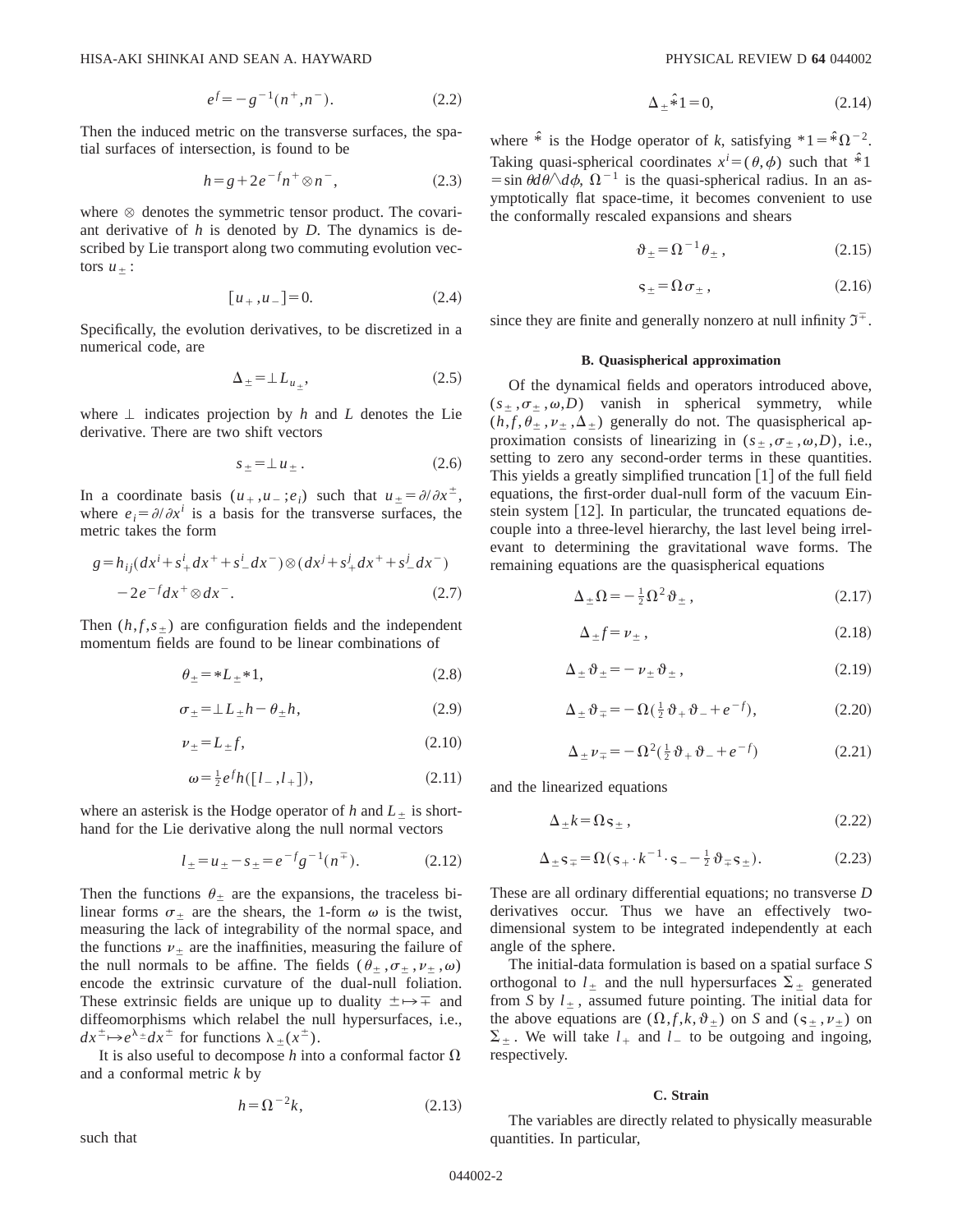$$
\epsilon = \frac{1}{2} \int_{\gamma} \dot{k} d\tau \tag{2.24}
$$

is the transverse strain tensor measured along a worldline  $\gamma$ normal to the transverse surfaces, where  $\vec{k} = \pm L_{\lambda} k$  in terms of a vector  $\lambda = \partial/\partial \tau$  tangent to  $\gamma$ . For a detector at large distance, one may apply the linearized approximation, where  $2\epsilon$  reduces to the transverse traceless metric perturbation of a linearized plane gravitational wave. In a weak gravitational field, one may use Newtonian physics, where  $\epsilon$  reduces to the Newtonian strain tensor. Thus the displacements to be measured by an interferometer are

$$
\frac{\delta l}{l} = \epsilon(e, e),\tag{2.25}
$$

where the unit vector *e* is the direction of displacement.

Writing  $\lambda = a^{\dagger}l_{+} + a^{-}l_{-}$  yields

$$
\epsilon = \frac{1}{2} \int_{\gamma} \Omega(a^+ s_+ + a^- s_-) d\tau.
$$
 (2.26)

Since the strain vanishes at future null infinity  $\mathfrak{I}^+$ , it is convenient to use the conformal strain tensor

$$
\varepsilon = \frac{1}{2} \int \mathsf{s} \, dx^{-}, \tag{2.27}
$$

where the integral is at constant  $x^+$ . We will denote its plus and cross components by  $\varepsilon_{+} = \varepsilon_{\theta\theta}$  and  $\varepsilon_{\times} = \varepsilon_{\theta\phi}$ . In order to compare with observational results, one converts back to the strain:

$$
\epsilon = \frac{\varepsilon}{R},\tag{2.28}
$$

where *R* is the distance between the source and the detector.

## **D. Energy**

We define the energy flux  $\phi$  of the gravitational waves, or more conveniently, the conformal energy flux  $\varphi = \Omega^{-2} \phi$ , as the 1-form  $\varphi = \varphi_{+} dx^{+} + \varphi_{-} dx^{-}$ , where

$$
\varphi_{\pm} = -\frac{e^f \vartheta_{\mp} k^{ab} k^{cd} \mathbf{s}_{\pm ac} \mathbf{s}_{\pm bd}}{64\pi}.
$$
 (2.29)

These expressions have the same form as those for the conformal Bondi flux at  $\mathfrak{I}^{\mp}$  [1], but we propose using them locally. Then  $\phi$  is the outgoing flux and  $\phi$  is the ingoing flux. The corresponding energy *E* of the gravitational waves is then given by

$$
\Delta_{\pm}E = \oint \hat{\ast} \varphi_{\pm} \tag{2.30}
$$

with the initial condition  $E|_S=0$ . Thus the Bondi energy at  $\mathfrak{I}^+$  is  $E+E_0$ , where  $E_0$  is the Bondi energy at the intersection with  $\Sigma_{+}$ , which in the Kerr case will be just the Arnowitt-Deser-Misner (ADM) mass *m*. We propose using



FIG. 1. The region of numerical integration is shown as the shaded region in the picture. Initial data is prescribed on a spatial surface *S* of constant Boyer-Lindquist  $r = r_0$  and *t*, and the null hypersurfaces  $\Sigma_{\pm}$  generated from it. On  $\Sigma_{-}$  ( $\Sigma_{+}$ ), the  $x^{-}(x^{+})$ coordinate is set so as to cover the region  $\lambda r_H \le r \le r_0$  ( $r_0 \le r$ )  $\leq n r_H$ ), where  $1 < \lambda \approx 1$  and  $n \geq 1$  are constants to be set by hand.

the specific energy  $E/m$  at  $\mathfrak{I}^+$  as a measure of the strength of a black-hole collision, following various references  $[6-9]$ . This is the fraction of the original mass energy which has radiated away.

# **III. MODEL AND NUMERICAL PROCEDURES**

# **A. Model: Kerr black hole**

As our model, we take a Kerr black-hole geometry

$$
ds^{2} = -\frac{\Delta}{\Sigma} \left[ dt - a \sin^{2} \theta d\phi \right]^{2} + \frac{\sin^{2} \theta}{\Sigma} \left[ (r^{2} + a^{2}) d\phi - a dt \right]^{2}
$$

$$
+ \frac{\Sigma}{\Delta} dr^{2} + \Sigma d\theta^{2}, \qquad (3.1)
$$

where

$$
\Delta = r^2 - 2mr + a^2,\tag{3.2}
$$

$$
\Sigma = r^2 + a^2 \cos^2 \theta,\tag{3.3}
$$

and *m* is the mass and *am* the angular momentum. The horizon radius is denoted by  $r_H = m + \sqrt{m^2 - a^2}$ . We take the quasispherical approximation adapted to these (Boyer-Lindquist) coordinates, i.e., the initial surface  $S$  is of constant  $r=r_0$  and constant *t*, as depicted in Fig. 1. The inaccuracy of the quasispherical approximation as measured by *E*/*m* then depends in principle only on  $a/m$  and  $r_0/m$ . We expect  $E/m$ to be monotonically increasing in  $a/m$ , from zero at  $a=0$  to a maximum at  $a=m$ , since angular momentum is the cause of the asphericity. Similarly, *E*/*m* is expected to be monotonically decreasing in  $r_0/m$ , to zero at infinity, since the approximation should be better at large distances.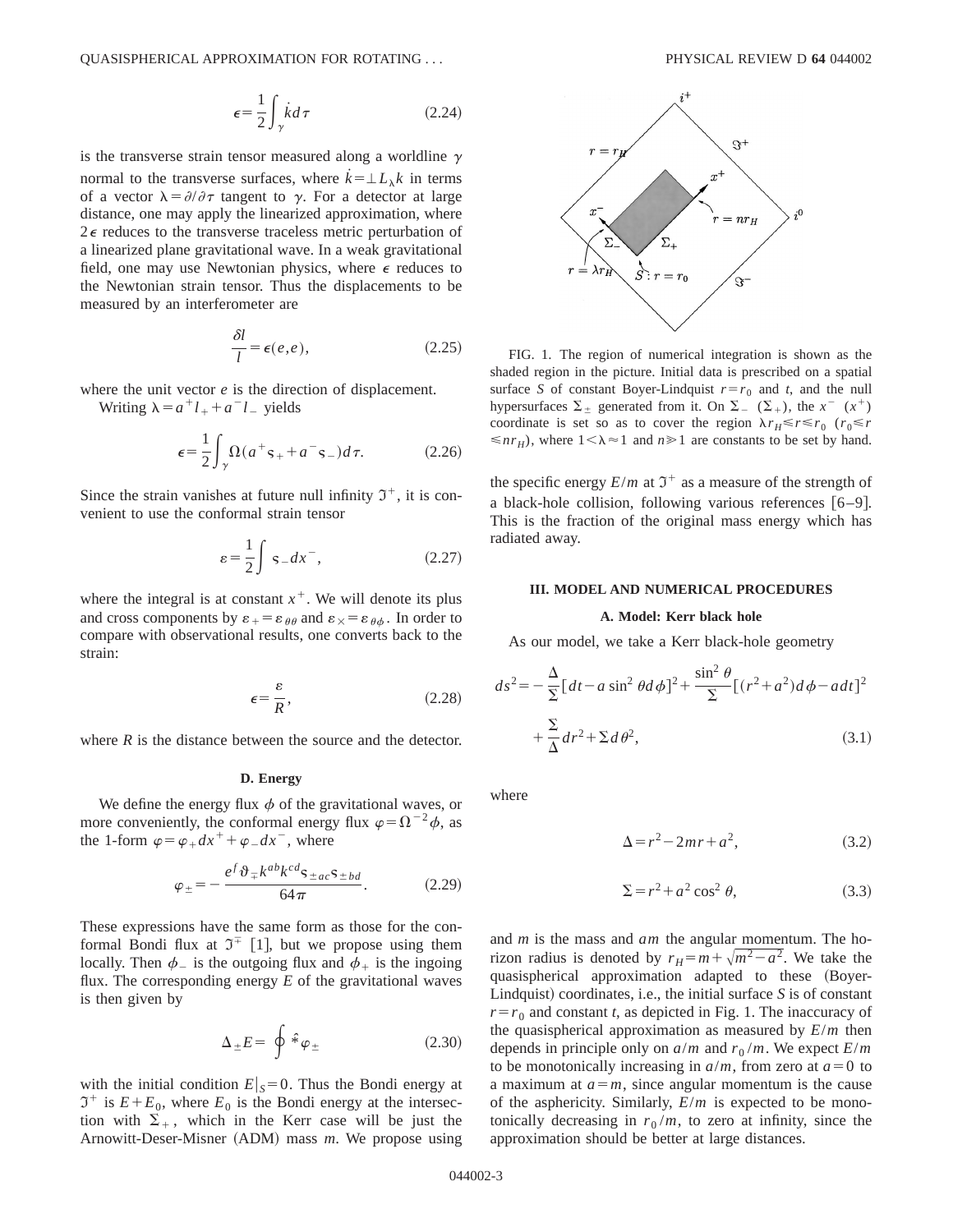# **B. Initial data**

An explicit dual-null form of the Kerr metric is not known except on the symmetry axis  $[13]$  or in the Schwarzschild case, as the Kruskal form. Although there is an effort for this direction  $[14]$ , we did not find explicit double-null coordinates which are well behaved at the outer horizons and infinity, despite trying changes in angular coordinate and Kruskal-type rescalings  $[15]$ . However, we can construct the initial data analytically as functions of  $(r, \theta)$ , then convert to the required functions of  $(x^{\pm}, \theta)$ , as follows. We remark that our initial surfaces are  $\Sigma_{\pm}$ , and the following method applies outside the horizons.

The null normal vectors are initially given by

$$
l_{\pm}|_{\Sigma_{\pm}} = \left(\frac{\Sigma}{2(\Delta - a^2 \sin^2 \theta)}\right)^{1/2} \partial_t \pm \left(\frac{\Delta}{2\Sigma}\right)^{1/2} \partial_r, \quad (3.4)
$$

where the normalization is such that

$$
f|_{S} = 0.\tag{3.5}
$$

The apparent degeneracy at  $\Delta = a^2 \sin^2 \theta$  is just the boundary of the ergoregion where  $\partial_t$  becomes spatial; the dual-null coordinates extend through. We also fix

$$
\nu_{\pm}|_{\Sigma_{\pm}} = 0, \tag{3.6}
$$

which means that  $x^{\pm} |_{\Sigma_{+}}$  are affine parameters. This implies  $f|_{\Sigma_+}=0$ , fixing  $l_{\overline{+}}|_{\Sigma_+}$  and therefore locally determining the dual-null foliation.

The quasi-spherical conformal factor is

$$
\Omega = \left[ (r^2 + a^2)^2 - \Delta a^2 \sin^2 \theta \right]^{-1/4} \tag{3.7}
$$

which is real and positive. Then we obtain the conformal metric

$$
k = \Omega^2 \Sigma d\theta^2 + \frac{\sin^2 \theta}{\Omega^2 \Sigma} d\phi^2, \tag{3.8}
$$

and the conformally rescaled expansions and shears

$$
\vartheta_{\pm}|_{S} = \pm \sqrt{\frac{\Delta}{2\Sigma}} \Omega^{3} U, \qquad (3.9)
$$

$$
s_{\pm}|_{\Sigma_{\pm}} = \pm \sqrt{\frac{\Delta}{2\Sigma}} \Omega^5 V a^2 \sin^2 \theta \left( d\theta^2 - \frac{\sin^2 \theta}{\Omega^4 \Sigma^2} d\phi^2 \right),\tag{3.10}
$$

where

$$
U = -2\Omega^{-5}\partial_r\Omega = 2r(r^2 + a^2) - (r - m)a^2\sin^2\theta,
$$
\n(3.11)



FIG. 2. The dual-null integration scheme. In order to obtain the data at grid  $u_k^{n+1}$ , we need both  $u_k^n$  and  $u_{k-1}^{n+1}$ .

$$
V = \frac{\Omega^{-6} \partial_r (\Omega^2 \Sigma)}{a^2 \sin^2 \theta} = r^3 + 3mr^2 + a^2(r - m)\cos^2 \theta.
$$
 (3.12)

To complete the initial data construction, we need to know the initial data on  $\Sigma_{\pm}$  as functions of  $(x^{\pm}, \theta)$ . So we need to know  $r|_{\Sigma_+}$  as functions of  $(x^{\pm}, \theta)$ . This is determined by the equations

$$
\Delta_{\pm}r|_{\Sigma_{\pm}} = \pm \left(\frac{\Delta}{2\Sigma}\right)^{1/2},\tag{3.13}
$$

giving

$$
x_{\pm}|_{\Sigma_{\pm}} = \pm \int_{r_0}^{r} \left(\frac{2\Sigma}{\Delta}\right)^{1/2} dr', \tag{3.14}
$$

where the integral is along a curve of constant  $(\theta, \phi)$ . Note that the  $\Delta$  factor means that we take *S* outside the horizons  $r=r_H$ , which anyway is the region of interest. We numerically integrated Eq.  $(3.14)$  using a fourth order Runge-Kutta method (Fehlberg method), then inverted. This was checked against the analytic solution in the equatorial plane  $\theta = \pi/2$ :

$$
x^{\pm}|_{\Sigma_{\pm}} = \pm \sqrt{2} [\sqrt{\Delta} + m \ln(r - m + \sqrt{\Delta})] \mp c. \quad (3.15)
$$

As *m* is an overall scale, we fixed it to unity.

#### **C. Evolution procedures**

Here we describe our numerical procedures. We have a set of ordinary differential equations in two variables. As pointed out by Gundlach and Pullin [16], free evolution schemes in such a system may lead to unstable evolution. This fact was also seen in our experience, and we developed a kind of predictor-corrector scheme similar to that of Hamadé and Stewart  $[17]$ .

The actual steps we took are the following. The set of variables is  $u = (\Omega, f, \vartheta_{\pm}, \nu_{\pm}, k_{ab}, \varsigma_{\pm ab})$ . Let us schematically express a set *u* at a point  $x^-=k$  on a slice  $\Sigma_-(x^+$  $(n = n)$  as  $u_k^n$ . The data  $u_k^{n+1}$  is determined from both  $u_{k-1}^{n+1}$  and  $u_k^n$  as in Fig. 2. Suppose we have already all the data at  $u_{k-1}^{n+1}$ and  $u_k^n$ .

(1) First, we evolve along the  $x^+$ -direction, say from  $u_k^n$  to  $u_k^{n+1}$ . We have a set of equations for  $(\Omega, f, \vartheta_{\pm}, \nu_-, k_{ab}, \varsigma_{-ab}),$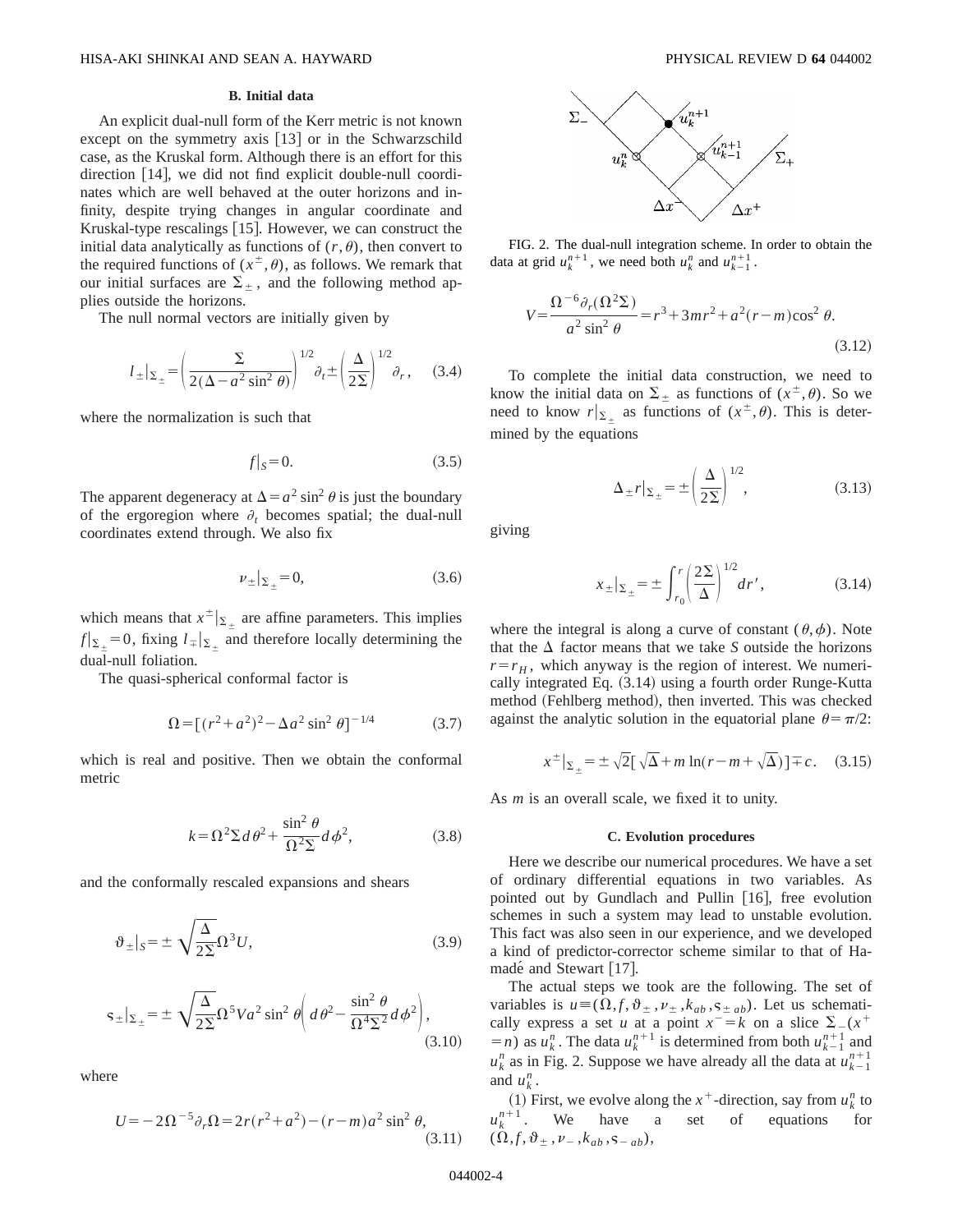$$
\Delta_{+}\Omega = -\frac{1}{2}\Omega^{2}\vartheta_{+}\,,\tag{3.16}
$$

$$
\Delta_{+} f = \nu_{+} \,, \tag{3.17}
$$

$$
\Delta_+ \vartheta_+ = -\nu_+ \vartheta_+ \,, \tag{3.18}
$$

$$
\Delta_+ \vartheta_- = -\Omega(\tfrac{1}{2}\vartheta_+ \vartheta_- + e^{-f}), \tag{3.19}
$$

$$
\Delta_{+}\nu_{-} = -\Omega^{2}(\frac{1}{2}\vartheta_{+}\vartheta_{-} + e^{-f}), \qquad (3.20)
$$

$$
\Delta_{+}k_{ab} = \Omega \mathbf{s}_{+ab} \,, \tag{3.21}
$$

$$
\Delta_{+} \mathbf{s}_{-ab} = \Omega(\mathbf{s}_{+ac}k^{cd}\mathbf{s}_{-db} - \frac{1}{2}\vartheta_{-}\mathbf{s}_{+ab}).
$$
 (3.22)

The step is integrated using the Fehlberg method. Note that we do not have equations for evolving  $v_+$  and  $s_+$ , therefore we have to interpolate them using  $(\nu_+, s_{+ab})^n_k$  and  $(v_+, s_{+ab})_k^{n+1}$ . The latter was linearly extrapolated for the first iteration, but will be updated after an integration along the  $x^-$ -direction (next step) has been done.

(2) Secondly, we evolve along the  $x^-$ -direction, from  $u_{k-1}^{n+1}$  to  $u_k^{n+1}$ . We have a set of equations for  $(v_+, s_{+ab})$ ,

$$
\Delta_{-}\nu_{+} = -\Omega^{2}(\frac{1}{2}\vartheta_{+}\vartheta_{-} + e^{-f}), \qquad (3.23)
$$

$$
\Delta_{-} \mathbf{s}_{+ab} = \Omega \left( \mathbf{s}_{+ac} k^{cd} \mathbf{s}_{-db} - \frac{1}{2} \vartheta_{+} \mathbf{s}_{-ab} \right),\tag{3.24}
$$

for completing the set *u*, but we also evolve  $\vartheta_{\pm}$ ,  $\Omega$  and *f* by

$$
\Delta_{-}\Omega = -\frac{1}{2}\Omega^2 \vartheta_{-},\qquad(3.25)
$$

$$
\Delta_{-}f = \nu_{-} \,, \tag{3.26}
$$

$$
\Delta_{-}\vartheta_{-} = -\nu_{-}\vartheta_{-}\,,\tag{3.27}
$$

$$
\Delta_{-}\vartheta_{+}=-\Omega(\tfrac{1}{2}\vartheta_{+}\vartheta_{-}+e^{-f}).
$$
\n(3.28)

Here again we have to interpolate  $s_$  and  $\nu_$  in integrating the above, and we use a cubic spline interpolation using  $(v_-, s_{-ab})_{k_i}^{n+1}$   $(1 \le k_i \le k)$ , where the data  $(v_-, s_{-ab})_k^{n+1}$ was given in the previous step  $(1)$ .

 $(3)$  We check the consistencies of the evolution, by monitoring the differences of  $(k_{ab}, \vartheta_\pm, \Omega, f)$ <sup>n</sup><sub>k</sub> from the above steps  $(1)$  and  $(2)$ . If they are all within a tolerance, then we finish this evolution step by updating ( $v_+, s_{+, ab}, \vartheta_{\pm}, \Omega, f$ ) as a value at  $u_k^{n+1}$ . If not, we repeat back to the step (1).

We construct a numerical grid in  $x^{\pm}$  space with constant spacing in each direction. The iteration procedures are completed a couple of times at each grid point. The results shown in this article are obtained by setting the tolerance in the above step  $(3)$  to  $10^{-5}$ . The code was tested for the Schwarzschild case, for which the analytic expression in dual-null coordinates is known; the calculated expansion  $\vartheta$ . differed from the exact expression to within  $10^{-6}$ .

In the next section, we present our evolutions of a Kerr black-hole space-time under this quasispherical approximation. We chose the initial null slice  $\Sigma$  so as to cover the region 1.25 $r_H < r < r_0$ . We stopped the evolution at  $x^+=30$ , which corresponds to *r* being  $25 \sim 30m$ , depending on the



FIG. 3. Specific energy  $E/m$  for  $a/m=0.1$ . (a)  $E/m$  is plotted as a function of the ingoing null coordinate  $x<sup>-</sup>$  for each constant outgoing null coordinate  $x^+ = 0.0,3.0, \ldots, 30.0$ . We set  $r_0 = 4.0$  for this plot. (b) The integrated  $E/m$  over the ingoing null coordinate  $x^{-}$  is shown as a function of the outgoing null coordinate  $x^+$ . We show both  $r_0$ =3.0 and 4.0 cases. We see that the specific energy converges to a particular positive value in the  $x^+$  direction, as expected.

values of  $r_0$  and *a*. We took 51 grid points in the  $x^-$  direction and 11 grid points in  $\theta = [0,\pi/2]$ , and evolved with grid separation  $\Delta x^+ = 0.5 \Delta x^-$ .

#### **IV. NUMERICAL RESULTS**

Recall that our principal measures of the gravitational radiation are the conformal strain  $\varepsilon$  (2.27) and the specific energy  $E/m$  (2.30). Since we are using conformal variables, we expect that we can evolve towards the asymptotically flat region without long-term evolution in the  $x^+$  direction. In Fig. 3, we plotted the specific energy *E*/*m* at the boundaries of the integration region. We integrated the  $\Delta_{+}E$  equation of  $(2.30)$  along the hypersurface  $\Sigma_+$   $(x^-=0)$ , setting  $E=0$  on  $S(x^+=x^-=0)$ , then integrated *E* using the  $\Delta$ <sub>*-E*</sub> equation at each constant  $x^+$ . We plotted *E* as a function of  $x^-$  at a constant  $x^+$  surface in Fig. 3(a). We see that *E* is converging to a line (the solid line in the figure), and not diverging even close to the black hole (at larger  $x^-$ ). Figure 3(b) plots *E* at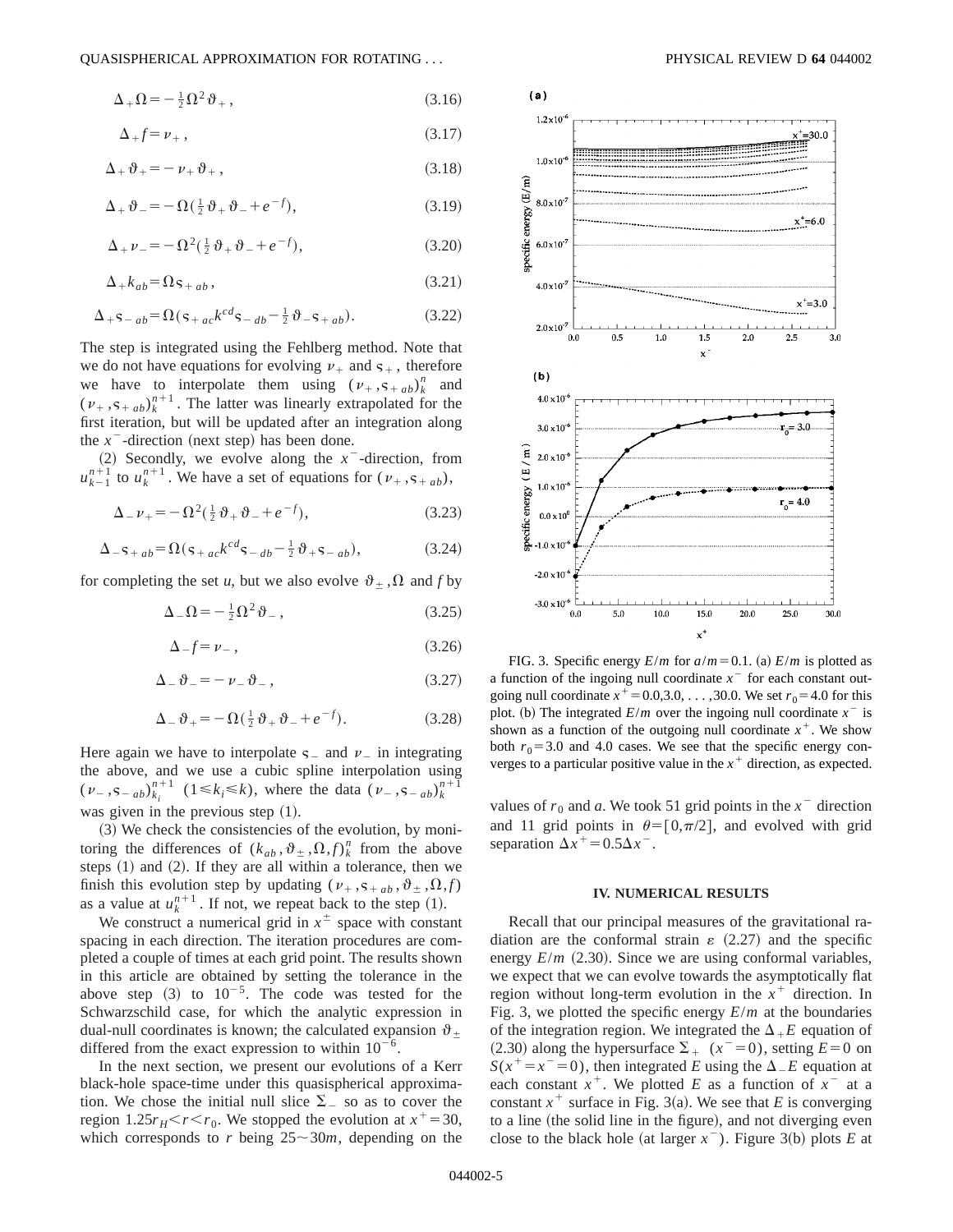

FIG. 4. Conformal strain  $\varepsilon_+$  for  $a/m = 0.1$  and  $r_0 = 4.0$ . The plot is for the equatorial plane  $\theta = \pi/2$ , showing the convergence of these lines in the  $x^+$  direction. Lines are of  $x^+=3.0,6.0,9.0,\ldots$ , and 30.0. We remark that these lines are not wavelike.

the final value of  $x^{\text{-}}$  as a function of  $x^{\text{+}}$ . We see from the figure that the energy measured for increasing  $x^+$  converges at some value, as expected.

For the same set of parameters, we also plot the evolution behavior of the conformal strain in Figs. 4 and 5. The cross component,  $\varepsilon_{\times} = \varepsilon_{\theta\phi}$ , is zero in this model, so only the plus component  $\varepsilon_{+} = \varepsilon_{\theta\theta}$  is needed. The conformal strain is calculated from Eq.  $(2.27)$  as a function of  $x^-$  at constant  $x^+$  by setting  $\varepsilon_{+}=0$  at  $x^{-}=0$ . We again observe that  $\varepsilon_{+}$  converges to particular lines (the solid lines) as  $x^+$  increases, again reflecting the conformal variables. The line of  $x^+=30.0$  in Fig. 4, therefore, is close to the wave form for observers infinitely far from the source.

Note that the horizontal axis in Fig. 4 is  $x^-$  coordinate, and this is related to  $\Delta x^{-} \approx \sqrt{2} \Delta t$  at large distance, see Eq. (3.15). Then the unit length  $\Delta x$ <sup>-</sup> for observers at large distance is about 5  $(m/M)$  sec, translated from our units *c*  $=$   $G=1$ . Our plots in this article, therefore, cover a quite short time period compared with the typical millisecond time scale of gravitational waves from a Kerr black hole.<sup>1</sup> To obtain longer time scales we would have to integrate closer to the horizon, which causes numerical difficulties due to the infinite redshift. (This difficulty can be overcome using more computational resources, but becomes rather expensive.) However, for a dynamically evolving black hole, the event horizon has finite redshift and so could lie in the numerical integration region, allowing evolution to late times.

The magnitude of the conformal strain in Fig. 4 is rescaled to the observable strain by Eq.  $(2.28)$ . We can compare with an example of expected strain  $\epsilon \sim 10^{-20}$  [9] for *R*  $=100$  Mpc by converting our units:  $\epsilon=3$  $\times 10^{-27}$ e/(*R*/100 Mpc). This is small enough to validate the



FIG. 5. Conformal strain  $\varepsilon_+$  for the same parameters as Fig. 4. (a)  $\varepsilon_+$  at  $x^+=30.0$  for different  $\theta$ . We see that the maximal strain occurs in the equatorial plane,  $\theta = \pi/2$ , as expected. (b) The dependence of  $\varepsilon_{+}$  on  $a/m$ . The lines are for the data at  $x^+=30.0$  for  $\theta$  $=$   $\pi/2$ . Both solid lines are equivalent with the solid line in Fig. 4.

quasispherical approximation. The converged conformal strain  $(x^+=30)$  lines in Fig. 4) is increasing as the ingoing coordinate  $x^-$  approaches the black hole horizon. However, if we extrapolate this magnitude to the horizon (which will be reached around  $x^-$  ~ 6.0 for this choice of parameter), it is still many orders of magnitude less than expected values.

Since Kerr spacetime is stationary, and its deviation from Schwarzschild spacetime is also stationary, a quasispherical approximation should produce time-independent errors, compounding over time to produce monotonic errors in the observable strain. This feature can be seen in the figures: the strain does not behave like a wave. (This fact is also confirmed for more wide range-covered calculation, up to 10 times longer in  $x<sup>-</sup>$  range.) This result is good news for future applications of the quasispherical approximation, because the produced spurious wave form is quite different from a normal gravitational wave. We also show  $\theta$  and *a* dependencies of  $\varepsilon_+$  in Fig. 5.

Our final, most conservative check of the quasispherical approximation is to compare the specific energy *E*/*m* with the expected specific energy of gravitational waves from an inspiralling black-hole binary. The Kerr black-hole spacetime seems to be a good example for comparing with the

<sup>&</sup>lt;sup>1</sup> According to the quasinormal mode analysis of the Kerr black hole  $[18]$ , the dominant frequencies (fundamental mode corresponding to  $l=2$ ) of quasinormal mode for a 10  $M_{\odot}$  black hole is between 1.2 kHz (for  $a=0$ ) and 1.8 kHz (for close to maximally rotating).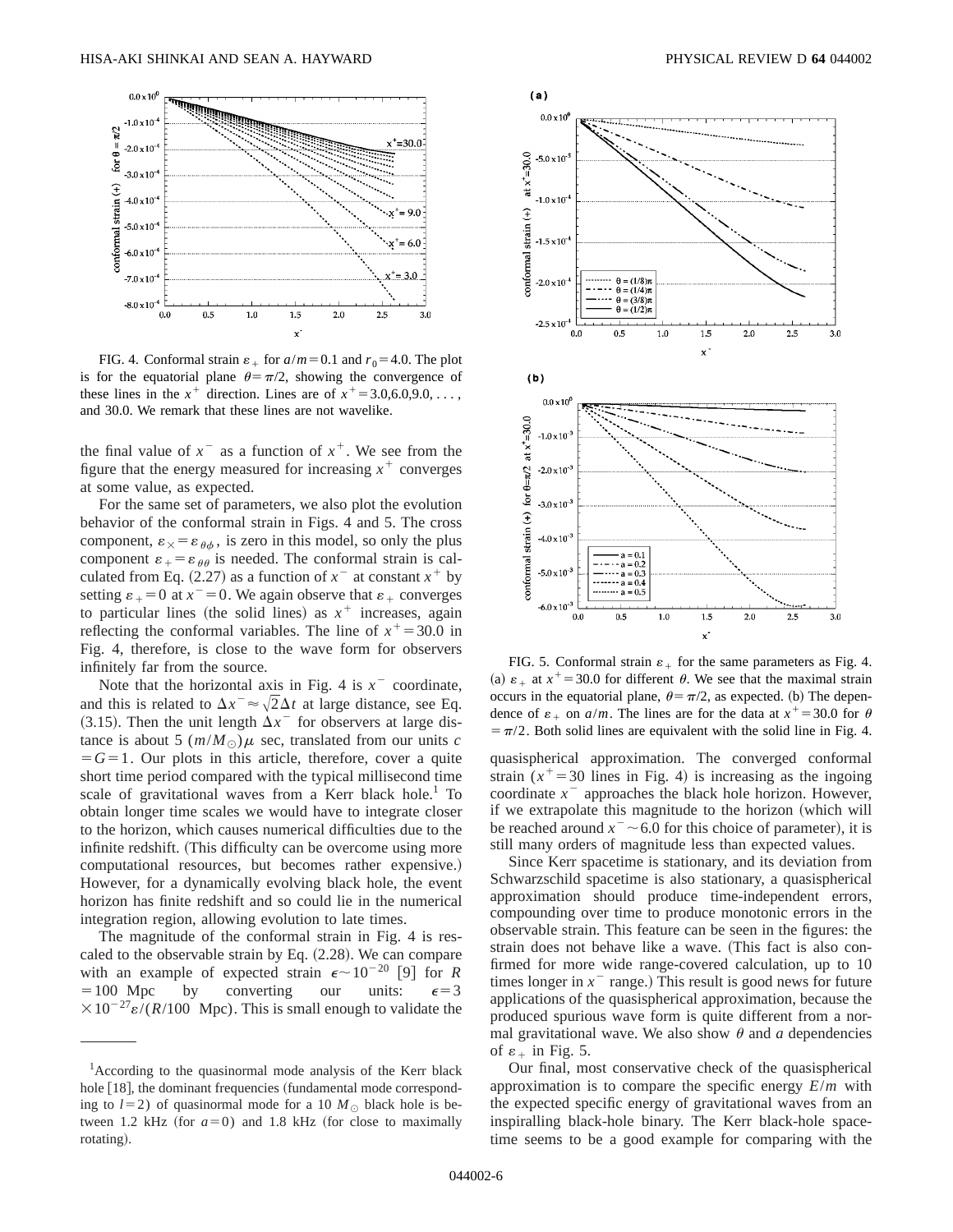

FIG. 6. Logarithmic plot of specific energy *E*/*m* due to spurious radiation, as a function of  $a/m$  and  $r_0/m$ . Energy is measured at  $x^+=30$ , and the plotted range is  $r_0/m \in [3.0,4.5]$  and  $a/m$  $\in [0.1, 0.7].$ 

result of the close-limit approach [9]. In Fig. 6, we plotted the specific energy  $E/m$  due to spurious radiation, as a function of  $a/m$  and  $r_0/m$ . We applied the same grid points and other parameters in numerics with previous figures, and evaluated  $E/m$  at  $x^+=30$ . For higher *a* and larger  $r_0$  cases, we could not fill plots in Fig. 6. This is because we kept the resolutions and the same tolerance for the consistency convergence criteria for all cases, and these criteria failed for higher *a* and larger  $r_0$ . If we increase the resolutions and/or adjust the convergence criteria, then we can fill in these missing points also.

Consequently, we observe that the specific energy *E*/*m* increases with  $a/m$  and decreases with  $r_0/m$ , as expected. If we compare the amplitude of *E*/*m* with Fig. 1 of Khanna *et al.* [9], then we find that our values are at least an order of magnitude smaller than the results of the close-limit approximation, up to the range where different versions of the latter diverge. The fact that the spurious radiation produced in the quasispherical approximation is quite small indicates the robustness of this approximation to the general situations.

## **V. CONCLUDING REMARKS**

We tested the quasispherical approximation by applying it to Kerr black holes. We numerically calculated the strain and energy flux of the spurious gravitational radiation produced from this approximation, and showed that  $(a)$  it converges quickly due to our conformal variables, (b) it does not behave as wavelike oscillations, and (c) the total radiated energy is at least an order of magnitude less than the gravitational radiation emission estimated from coalescing binary black holes, according to the close-limit approximation  $[9]$ . We remark that the close-limit approximation is the only current result which predicts the total amount of radiation from inspiralling binary black holes. Numerical results for head-on collisions with appreciable relative momentum also give similar estimates  $[8]$ .

These results suggest that the spurious radiation does not fatally affect the gravitational wave form estimation. It might not affect the wave form estimation at all, and we might extract its effect to the total energy by subtracting the amount we showed in Fig. 6. These facts directly encourage the robustness of the quasispherical approximation. Therefore we are interested in applying this scheme to more general situations, and/or implementing it as an output routine for full numerical simulation codes of binary black holes or compact stars, such as those using the standard  $3+1$  decomposition of spacetime. These efforts will be reported elsewhere.

Recently, one of the authors extended the quasispherical approximation to include nonlinear terms in the shears  $[19]$ . We have also tested this second approximation numerically using the same model and method. We find that the difference between the two levels of approximation is numerically indistinguishable, e.g., the specific energy shown in Fig. 6 is identical to three digits. Thus the application also passes the reliability test provided by a comparison of first and second approximations.

### **ACKNOWLEDGMENTS**

We thank Abhay Ashtekar, Pablo Laguna, Luis Lehner, Shinji Mukohyama, Jorge Pullin, and John Stewart for useful discussions. We appreciate the hospitality of the CGPG group. This work was supported in part by the NSF Grant No. PHY00-90091, and the Everly research funds of Penn State. H.S. was supported by the Japan Society for the Promotion of Science. S.A.H. was supported by the National Science Foundation under grant PHY-9800973.

- $[1]$  S. A. Hayward, Phys. Rev. D  $61$ , 101503  $(2000)$ .
- [2] N. T. Bishop, R. Gómez, L. Lehner, and J. Winicour, Phys. Rev. D 54, 6153 (1996).
- [3] N. T. Bishop, R. Gómez, L. Lehner, M. Maharaj, and J. Winicour, Phys. Rev. D 56, 6298 (1997); Binary Black Hole Grand Challenge Alliance, R. Gómez et al., Phys. Rev. Lett. 80, 3915  $(1998)$ ; see also a recent review by J. Winicour, Prog. Theor. Phys. Suppl. **136**, 57 (1999).
- [4] E.g., Y. Mino, M. Sasaki, M. Shibata, H. Tagoshi, and T. Tanaka, Prog. Theor. Phys. Suppl. **128**, 1 (1997).
- [5] E.g., S. R. Brandt and E. Seidel, Phys. Rev. D 52, 856 (1995); **52**, 870 (1995); **54**, 1403 (1996).
- [6] P. Anninos, D. Hobill, E. Seidel, L. Smarr, and W.-M. Suen, Phys. Rev. Lett. **71**, 2851 (1993); **52**, 2044 (1995).
- [7] P. Anninos, R. H. Price, J. Pullin, E. Seidel, and W.-M. Suen, Phys. Rev. D 52, 4462 (1995).
- [8] J. Baker, A. Abrahams, P. Anninos, S. Brandt, R. Price, J. Pullin, and E. Seidel, Phys. Rev. D 55, 829 (1997).
- [9] G. Khanna, J. Baker, R. J. Gleiser, P. Laguna, C. O. Nicasio, H.-P. Nollert, R. Price, and J. Pullin, Phys. Rev. Lett. **83**, 3581